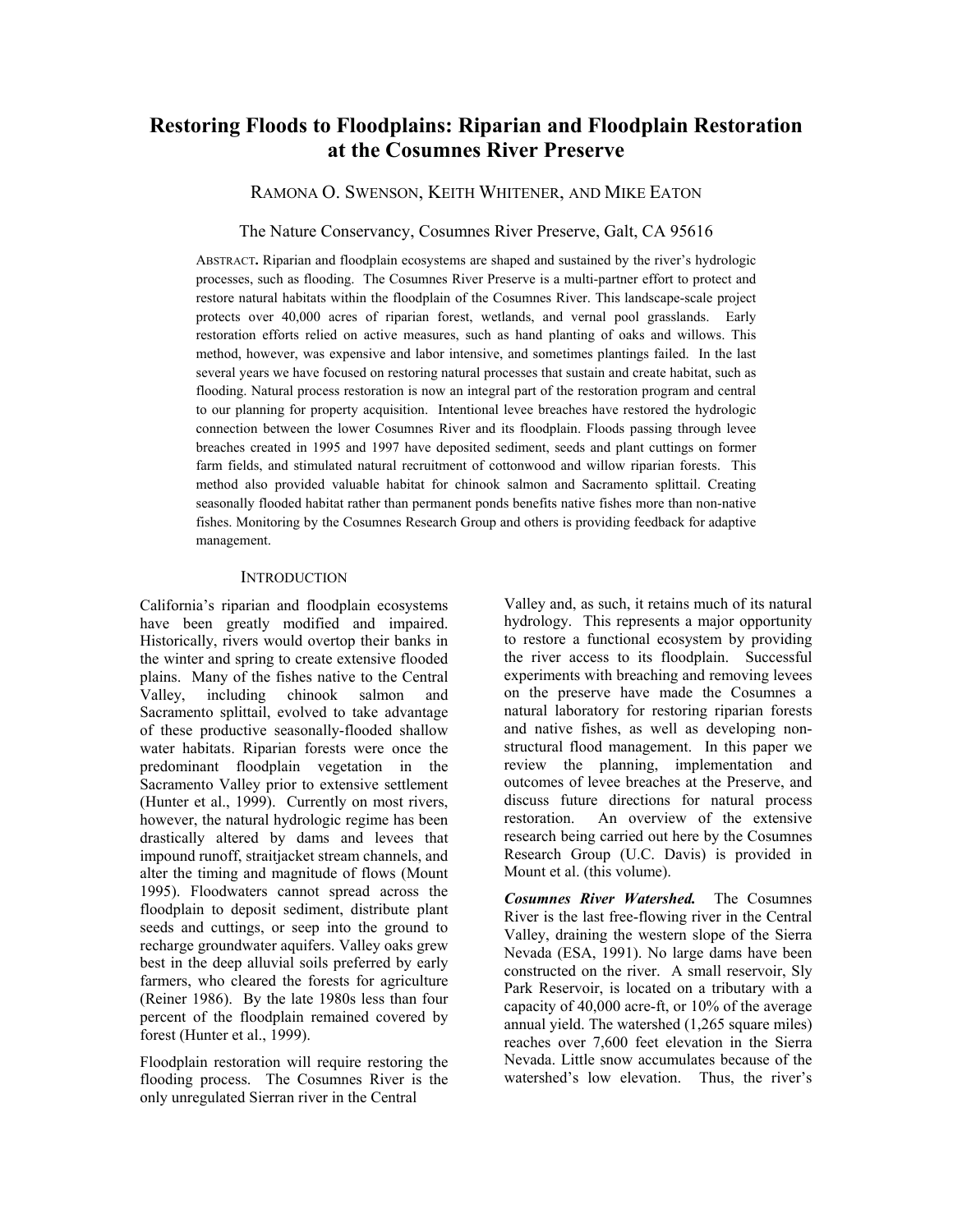flow is derived principally from winter rain instead of spring snowmelt.

The Cosumnes River historically wandered back and forth across the valley floor and occupied several channels. Tidal fluctuation is observed in the lower river up to Twin Cities Road (river mile 5). During the summer, streamflow is intermittent upstream of Twin Cities Road. The lower Cosumnes River is extensively leveed (Philip Williams and Associates, 1997). This has contributed to incision of the channel upstream of Highway 99. Surface water diversion rights exceed the river's average monthly flow in some months. Groundwater pumping for agriculture and urban development has created a dramatic decline of ground water levels, up to 60 feet near Highway 99 (Montgomery Watson 1995). Increased water use has delayed streamflow in the fall, which adversely affects chinook salmon attempting to migrate upstream to spawn.

The Cosumnes River supports a variety of natural communities (ESA, 1991): coniferous forests in the upper watershed, oak woodlands in the foothills, and vernal pool grasslands and riparian forests on the valley floor. Bottomland riparian forests consist of cottonwood, willow, valley oak and Oregon ash, which support many species of migratory birds (PRBO, 2000; Estep, 1989). In the lower watershed and east Delta, seasonal marshes and agricultural fields provide habitat for waterfowl and sandhill cranes (Littlefield and Ivey, 2000). Badger Creek provides wetland habitat for giant garter snakes.

The upper Cosumnes River hosts native rainbow trout, as well as non-native brown and brook trout. The middle reaches of the river were historically dominated by native minnows such as hardhead and roach, but are now invaded by redeye bass and smallmouth bass (Moyle et al. manuscript). The lower reaches contain native fishes, such as chinook salmon, Sacramento splittail, and Sacramento suckers, as well as many non-native species, such as largemouth bass, carp, and silversides (Harris, 1986; Moyle, Crain and Whitener, unpublished data). Chinook salmon migrate through the lower reaches to spawn along the middle reaches of the river below a natural passage barrier at Latrobe Falls, 41.5 miles upstream from the confluence with the Mokelumne River.

*Cosumnes River Preserve.* In 1984, the Nature Conservancy acquired a large valley oak grove on the Cosumnes River. The Cosumnes River

Preserve was established in 1987 and currently protects over 40,000 acres of riparian forest, wetlands, vernal pool grasslands and agriculture. The Preserve is a showcase for the Conservancy's strategies of public and private conservation partnerships, habitat restoration, development and demonstration of wildlifefriendly land management methods, community involvement, and compatible economic activities. The Cosumnes River is also a flagship project of the California Riparian Habitat Joint Venture.

The Preserve is managed under an cooperative agreement among The Nature Conservancy, U.S. Bureau of Land Management, California Department of Fish and Game, California Department of Water Resources, Ducks Unlimited, and Sacramento County. About 2,400 acres are private lands that are protected with conservation easements that restrict development and intensive agricultural practices that are incompatible with wildlife, such as vineyards and orchards. Almost 90 percent of the Preserve is maintained in active agricultural production, including annual crops, grazing, and a 1,000-acre organic rice farm managed by Living Farms.

# RESTORATION PROJECTS AT THE COSUMNES RIVER PRESERVE

# *Active Restoration*

Early efforts to enhance and restore habitats along the lower Cosumnes focused on active measures, such as wetlands construction and hand planting of trees (Eaton, 1998). Approximately 725 acres of ponds are managed for waterfowl and sandhill cranes. In 1988, the Preserve initiated the first large-scale replanting of a valley oak forest (Griggs, 1991; Reiner, 1996). Since then, a total of 500 acres have been planted with oaks, willows and other trees by volunteers and school children. Planting remains an integral part of the Preserve's education program. However, a 1994 study found that hand planting was expensive and some plantings failed or grew slowly (Reiner 1996). Furthermore, natural regeneration of oaks was occurring in many areas, particularly where natural flooding and sediment deposition still occurred. The Nature Conservancy reoriented the forest restoration program in 1995 to identify areas where natural regeneration could be encouraged by reestablishing natural flooding (Reiner 1996).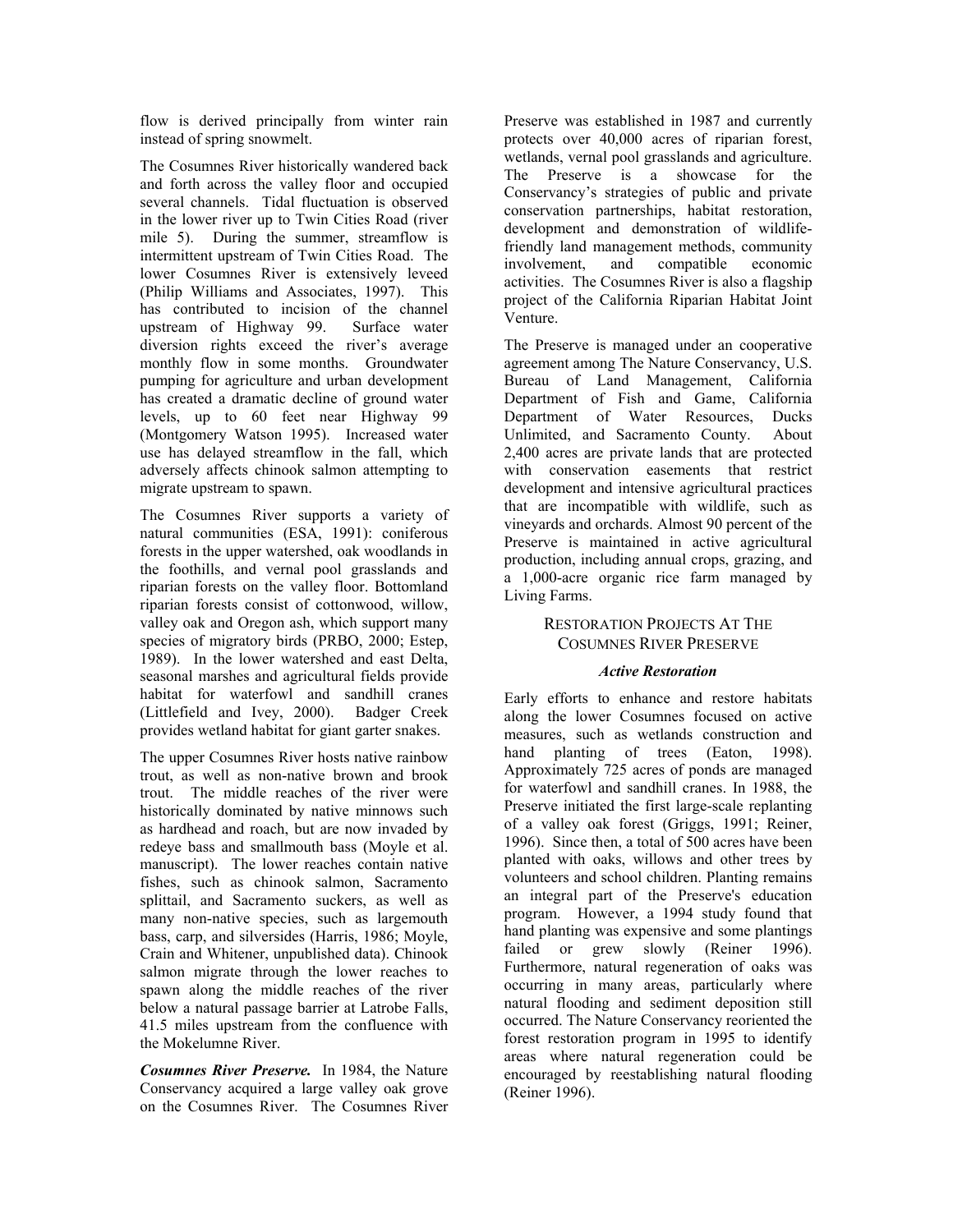### *Restoration of Natural Flooding Processes*

Alteration or removal of levees, such as breaching or creation of setback levees, provides the opportunity to reconnect the river to its floodplain.

*A Lesson From Nature: The Accidental Forest.* In early 1985, a levee protecting a farm field adjacent to the Preserve failed, and much of the river's flow was diverted through a gap in the levee for a brief period. The floodwaters dropped a substantial amount of sand on about 15 acres. The farmer repaired the levee, but left the deposited sediment and farmed the remainder of the field.

Cottonwood and willows rapidly colonized the depositional area, and by late 1985 the "accidental forest" was well established (Figure 2). Within a few years the area contained a thick mosaic of 15- to 20-foot high cottonwood trees, Oregon ash, and willow thickets. Sixteen years later, many of the cottonwoods are over 40 feet tall and the "accidental forest" provides habitat for songbirds, raptors, deer, beaver, and otter. Researchers from the Point Reyes Bird Observatory have found a variety of migratory songbirds nesting in the forest (PRBO 2000). PRBO has ranked the site well above other areas they have studied in the Central Valley. In the understory of the forest and on its edges, naturally regenerated valley oak trees have taken hold (Tu 2000). As the shorter-lived softwood trees die or fall victim to beavers, the oaks will fill in the forest canopy and ultimately succeed the cottonwoods and willows (Tu 2000).

This farm property was acquired by the Nature Conservancy in 1987. The rapidly growing "accidental forest" inspired us to explore how natural flooding processes could be enlisted to expand the riparian corridor.

*1995 Intentional Levee Breach.* In 1994, a hydrologic assessment was conducted of the lower preserve, with funding from the US EPA. The goal was to determine whether levees could be intentionally breached without creating flooding problems for the Preserve's neighbors. The HEC-2 modeling demonstrated that water surface elevations in the river would be reduced upstream of a levee breach because waters would spread out on the expanded floodplain (Swanson and Hart, 1994). Thus, a levee breach would reduce flood levels elsewhere on the river.

In October 1995, a 50-foot gap in the levee was created and a shallow channel was cut through

the field (Figure 2). This reopened about 200 acres of bottomland to natural flooding. The project cost approximately \$10,000-\$15,000. In December, the rising river flooded the field for the first time. By March, high flows had scoured the channel and deposited sand in bars parallel to the channel, along with natural "cuttings" of willow and cottonwood. In May, receding floodwaters exposed mudflats, where cottonwood seeds settled. By early fall 1996, the cottonwood trees were about three feet tall (Tu 2000). A three-year study found that cottonwood trees that grew from cuttings were much taller and survived better than those that grew from seed (Tu 2000). Beavers have browsed many trees, but the trees have often resprouted. By late 2000, some trees were over 10-12 feet tall. The success of the 1995 breach has attracted much attention from resource and regulatory agencies.

*1997 Levee Breach and Floodproofing.* The massive floods of January 1997 caused many levee breaks along the Cosumnes River. Given the success of the 1995 project, the Preserve and local farmers reached an agreement on an "unleveeing" project and convinced the Army Corps of Engineers to fund a non-structural flood management project in lieu of traditional levee repairs. The project cost approximately \$1.55 million, with \$900,000 from the Corps (nonstructural flood control program) and \$650,000 from a developer (mitigation grant to create wetlands).

The project site was upstream of the "accidental forest" and the 1995 levee breach (Figure 2). A major component of the project involved breaching and abandoning 5.5 miles of levees. The main levee along the Cosumnes was breached to let the river flow onto the floodplain. An internal levee to the south was also breached to allow the floodwaters to drain south into the "accidental forest" and adjacent floodplain. A waterfowl pond was excavated as part of the wetlands mitigation. To protect adjacent farm fields, a low setback levee was constructed. Irrigation pumps were either elevated or replaced with submersible pumps. Construction started in the fall of 1997 with the levee breaches and setback levee. This added about 100 acres to the floodway. Floodproofing of infrastructure was completed by winter 1998-1999.

Floodwaters again created a large sand splay on this restored floodplain, and willows and cottonwoods quickly established (Mount et al.,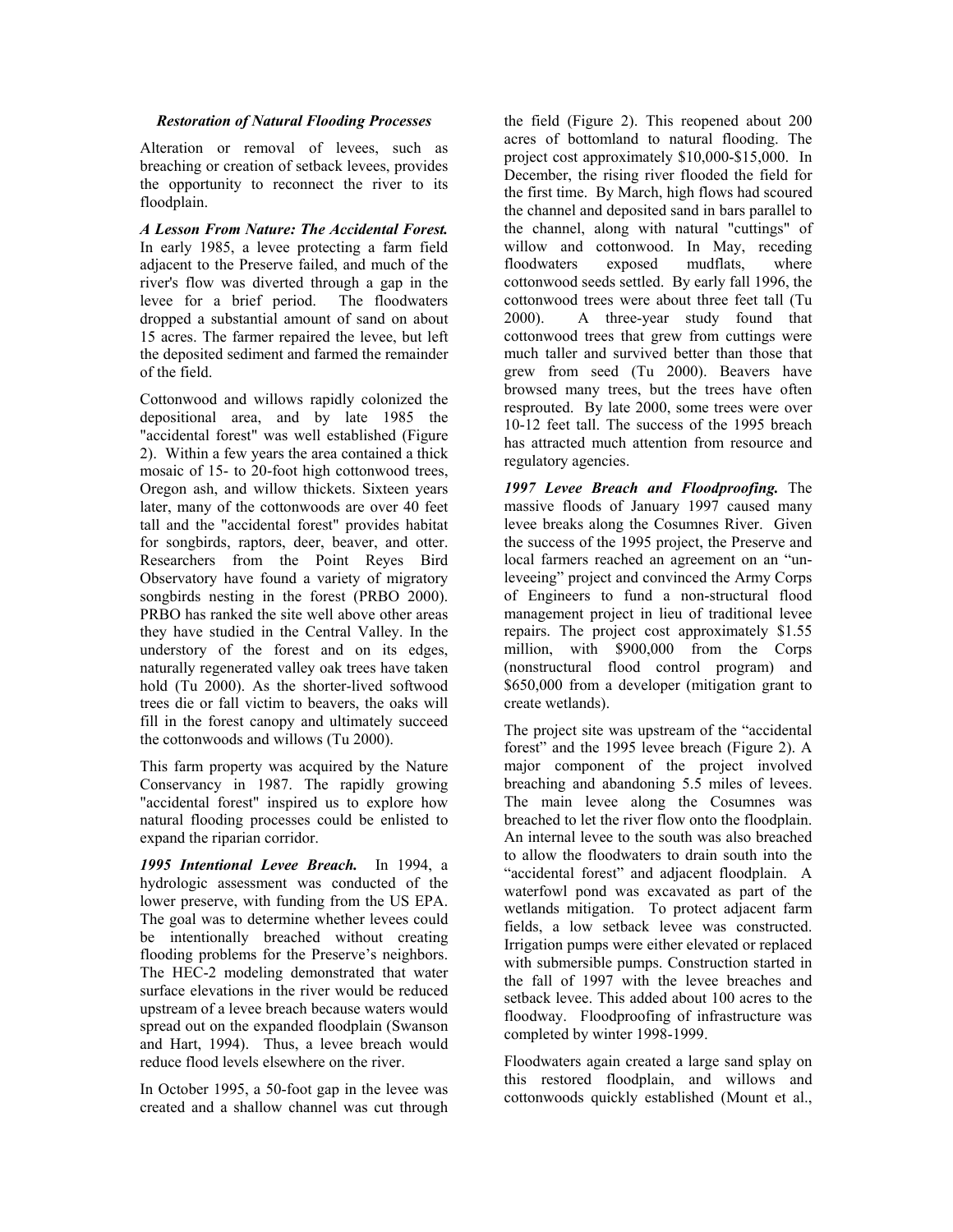this volume). After 2-1/2 years, these trees were about 6-7 feet tall (W. Trowbridge, UC Davis, unpublished data).

Reconnecting the river with its floodplain did more than just start forest recruitment: it created valuable habitat for native fishes. Significant numbers of juvenile chinook salmon and Sacramento splittail use the seasonal wetlands (Whitener and Kennedy, 1999; Kennedy and Whitener, 2000). The warm, shallow waters produce enormous blooms of algae and invertebrates (Mount et al., this volume), which provide food for fishes (Sommer et al. 2001).

Habitat quality for native fish is influenced by timing and depth of inundation, and habitat complexity (P.B. Moyle, P. Crain, and K. Whitener, unpublished data). Native fishes have adapted to spawn early in the spring, when floods inundate the floodplain and water temperatures are colder. In contrast, the majority of non-native fishes that dominate the Cosumnes spawn later in the season, when water temperatures are warmer. Thus, inundation of the floodplain by the rising river provides shallow water habitat that corresponds with the life histories of native fishes. Late in the spring, river flows decline, waters start draining from the floodplain, water temperatures rise, and the connection between the river and floodplain is severed, thereby eliminating habitat for nonnative fishes.

Depth of water within the floodplain is also a critical element. Preliminary data suggests that native minnows such as Sacramento splittail adults spawn on the submerged vegetation at about 4-6 feet deep, while juvenile chinook salmon and splittail feed in shallow waters about 1-3 feet deep. Areas deeper than six feet do not appear to be as productive, possibly because it is too deep for photosynthesis to occur. These deep waters may also harbor more predators. Finally, habitat complexity is important. A mosaic of microhabitat types, with various flows, depths and vegetation will ensure habitat for different life stages of fishes and invertebrates.

## **DISCUSSION**

The Cosumnes River Preserve is a proving ground for innovative approaches to restoring riparian forest and floodplain habitats. Its history mirrors changes in restoration practices and reflects the growing sophistication of conservation biology (Reiner, 1996; Poiani et al., 2000). The preserve has evolved from opportunistic acquisition of the best remaining groves of riparian valley oak forest in the Central Valley, to active restoration via hand-planting of trees, and finally to restoration of natural processes that encourage natural forest regeneration. Current scientific theory emphasizes conserving biodiversity at multiple scales within an ecosystem or landscape context, along with the ecological processes that sustain it (Poiani et al., 2000).

The levee breach projects are a living laboratory for investigating floodplain dynamics and restoration ecology. The Cosumnes Research Group, a coalition of more than 30 university and agency researchers, has been monitoring patterns and processes of the physical and biological environments, including surface and groundwater hydrology, geomorphology, primary productivity, aquatic invertebrates, fish, and vegetation (Mount et al., this volume). This interdisciplinary effort is providing information for further restoration and adaptive management in the lower Cosumnes River and other stream systems.

Altering or removing levees has several consequences for ecosystem restoration as well as flood management and groundwater recharge. These two projects have added about 300 acres to the active floodway, and about 1,200 acres overall to the Cosumnes floodplain. Floodwaters have deposited fresh sediment, seeds and other plant materials on the floodplain, resulting in natural recruitment of cottonwood and willows, which will lead to the establishment of riparian valley oak forest (Tu 2000). Sediment deposition has created diverse topography on the floodplain, thereby increasing habitat diversity. The inundated floodplain provides valuable habitat for wintering waterfowl and sandhill cranes, as well as for native fishes, such as Sacramento splittail and juvenile chinook salmon, that are adapted to take advantage of these seasonally flooded areas. From a farm management perspective, future levee maintenance and emergency repair costs have been reduced. From a flood management perspective, the floodplain's holding capacity has been increased. This attenuates the flood peak and reduces flow velocity in the river, thereby decreasing the risk of flooding to surrounding areas (Philip Williams and Associates, 1997). Finally, groundwater recharge is enhanced when floodwaters have a longer residence time on the floodplain. The regional groundwater table has declined dramatically since 1940, resulting in reduced or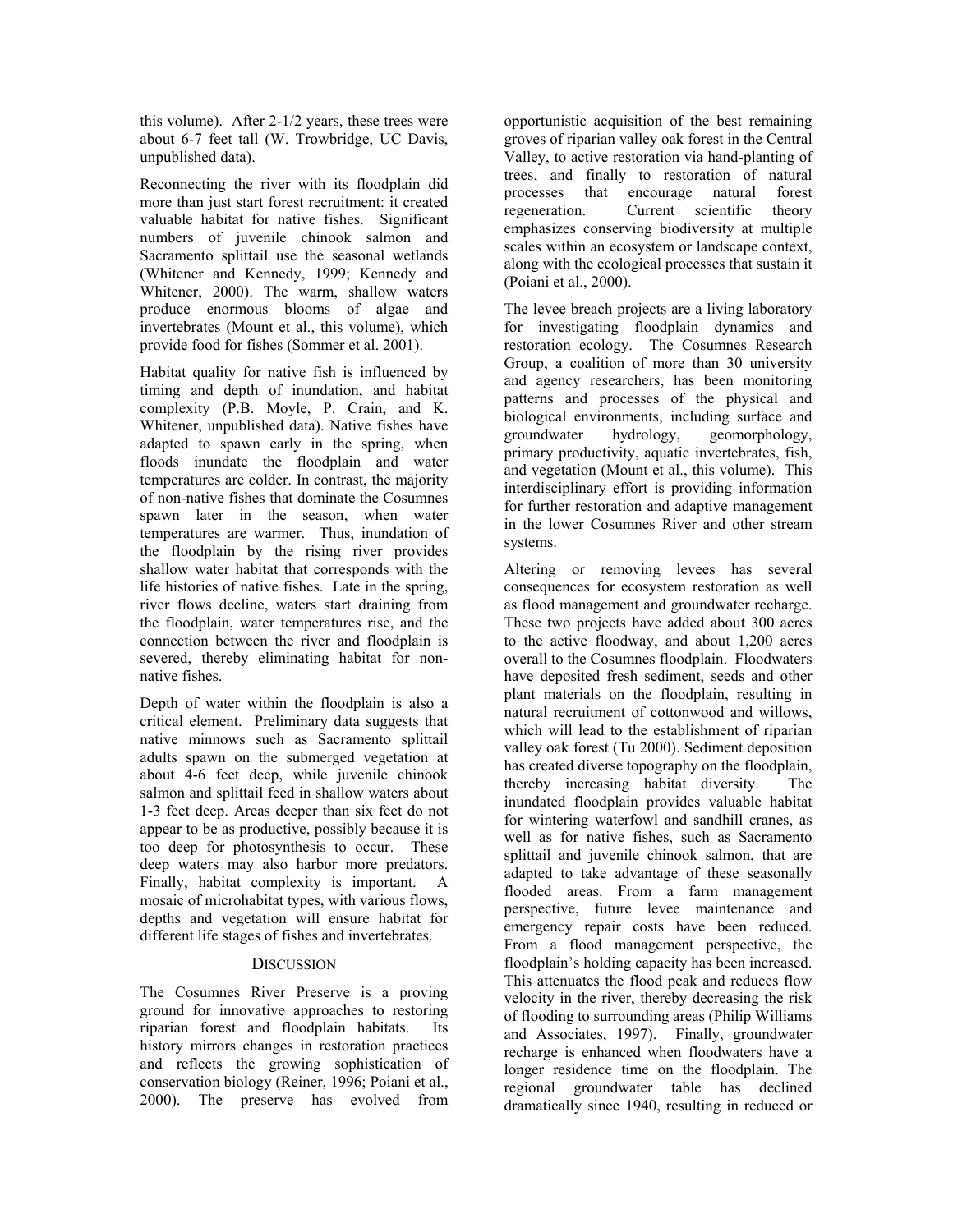absent flows in the Cosumnes River during the fall when chinook salmon attempt to migrate upstream to spawn (Phil Williams and Associates, 1997).

Monitoring is providing valuable information for adaptive management. A few of the lessons learned and possible applications are discussed below.

Multiple breaches could foster increased forest recruitment – Regeneration of cottonwoods and willows was most successful on the freshly deposited sand splay that formed immediately inside the levee breach (Mount et al., this volume). In order to foster more extensive riparian restoration in a field, it may be worth considering filling old breaches once recruitment has occurred, and creating new breaches to get more sand and plant materials spread across the field at a new location (J. Mount and J. Florsheim, unpublished data).

Seasonal spring flooding creates habitat for native fishes –The timing of flooding can have a large effect on fish use of the floodplain, depending on the species' life history (P.B. Moyle, P. Crain and K Whitener unpublished data). Inundation that corresponds to the historic natural hydrograph will allow native species to utilize the habitat while excluding many of the non-native species. Ponds and ditches that hold water year-round tend to favor non-native fishes. Therefore, creation of seasonally flooded habitat will enhance conditions for native fishes.

Floodplain topography can affect fish stranding– Stranding of fishes can be a potential problem. Preliminary data suggests that the decreasing flows and rising temperatures cue the native species to leave the floodplain and avoid stranding. The project design should consider drainage patterns from the floodplain, with an eye toward creating exit points for fish. Stranding seems to be associated with man-made structures such as roads, fences, ponds, ditches and levees. Removal or adjustment of such structures will alleviate potential stranding. For example, a waterfowl pond excavated as part of the 1997 project may be a stranding site for fish. It is worth noting, however, that overall production of fishes on the inundated floodplain is greater than in the river channel alone, even with some stranding.

Placement of breaches and setback levees-Consider carefully the placement of the levee breach and the resulting flow of water. If you're

going to breach a river levee and put in a setback levee, leave enough room for flows to work the new floodplain. In some cases, the river could abandon its channel in favor of a new channel through the restoration site. At the Preserve, one end of the low setback levee was constructed too close the levee breach, in order to maximize farmed acres. High flood flows overtop this low levee, resulting in some erosion of the levee and sand deposition in the adjacent farm field, which has required ongoing maintenance.

Floodproof farm infrastructure in the floodplain –Incorporate floodproofing of farm infrastructure in the restoration project if you want to continue farming on adjacent lands. Remove or replace equipment that cannot withstand inundation, raise and improve necessary roads so they can withstand some wave action from temporary floodwaters.

So what does the future hold for natural process restoration of riparian habitat along the Cosumnes River? We are looking for other opportunities to allow the river to inundate its floodplain. Areas that receive regular flooding (i.e. 2-5 year recurrence interval) would be the highest priority for land acquisition and restoration. A hydrologic study indicated that the best opportunities for restoring a functional floodplain exist downstream of Highway 99 (11 miles above the confluence of the Cosumnes and Mokelumne Rivers) (Philip Williams and Associates 1997). Upstream of Highway 99, the channel is incised and consequently the river is isolated from its floodplain. As the channel deepens and increases its capacity, larger flows are required to overtop the banks, resulting in less frequent floodplain inundation. Restoring functional floodplains will not only benefit riparian ecosystems, it can also minimize flood damages and improve groundwater conditions.

The Nature Conservancy is discussing initiating a feasibility study with the Army Corps of Engineers along the lower Cosumnes and Mokelumne Rivers. The objective is to identify and evaluate ecosystem restoration projects that will also reduce flood damages via non-structural measures. The study would include hydrologic and hydraulic modeling of the rivers and measures such as controlled levee breaches, setback levees, and flood bypasses. The Corps process also presents the opportunity for leveraging federal funds for implementation, and provides a vehicle for engineering and environmental review of such projects. We hope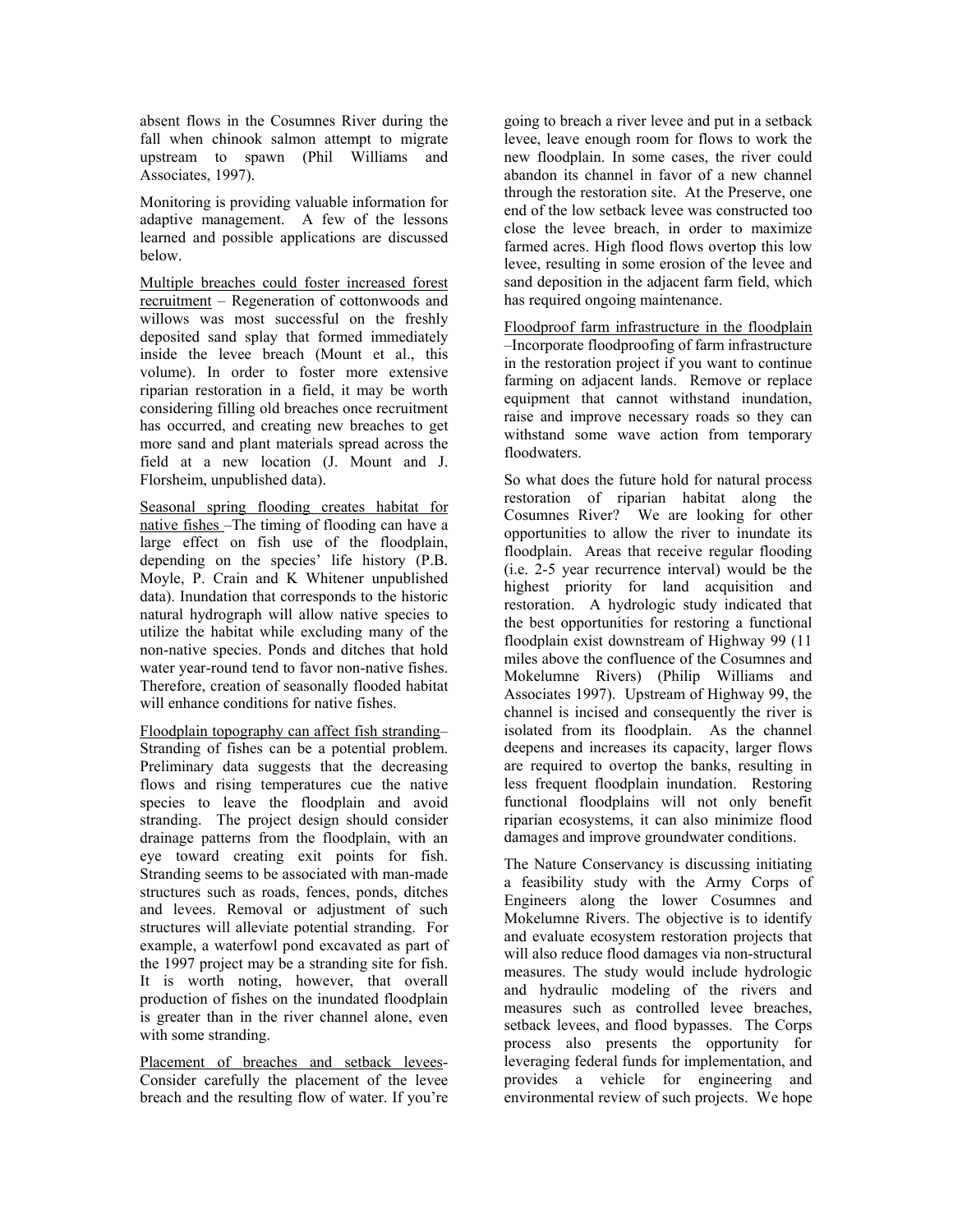this partnership will be a model for innovative riparian restoration and flood management, both in the Cosumnes River basin and beyond.

#### ACKNOWLEDGEMENTS

The Cosumnes River Preserve is a collaborative project that receives funding and support from several partners, including the U.S. Bureau of Land Management, California Department of Fish and Game, California Department of Water Resources, Sacramento County, Ducks Unlimited, and Living Farms. Additional funding for acquisition and restoration has been generously provided by CALFED, the David and Lucille Packard Foundation, Natural Resources Conservation Service, U.S. Bureau of Reclamation, U.S. Army Corps of Engineers, U.S. Environmental Protection Agency, U.S. Fish and Wildlife Service, and the Wildlife Conservation Board.

#### LITERATURE CITED

- Eaton, M.R. 1998. Restoration of natural flooding process on the Cosumnes River Preserve. Overview and status report. The Nature Conservancy. San Francisco, CA.
- Environmental Science Associates (ESA). 1991. Cosumnes River Watershed Study. Report prepared for The Nature Conservancy. San Francisco, CA. 124 pp.
- Estep, J.A. 1989. Biology, movements, and habitat relationships of the Swainson's hawk in the central valley of California, 1986-87. State of California, The Resources Agency, Department of Fish and Game. 52 pp.
- Griggs, T. 1991. History of the riparian forest restoration project 1988-1990. The California Nature Conservancy, Cosumnes River Preserve. 19 pp. and appendix.
- Hart, J.A. 1994. Middle Cosumnes River corridor and vernal pool/grassland study: Master Plan Unit Study for Focused Planning Area 2 (Middle Cosumnes River Corridor) and Focused Planning Area 4 (Vernal Pool/Grassland Area). Report prepared for The Nature Conservancy. San Francisco, CA. 92 pp. and appendices.
- Hunter, J.C., K.B. Willett, M.C. McCoy, J.F. Quinn, and K.E. Keller. 1999. Prospects for preservation and restoration of riparian forests in the<br>Sacramento Valley, California, USA. Sacramento Valley, California, USA. Environmental Management 24(1):65-75.
- Kennedy, T. and K. Whitener. 2000. Draft report on chinook salmon use of the Cosumnes River

Preserve floodplain.

- Littlefield, C.D. and G.L. Ivey. 2000. Conservation assessment for greater sandhill cranes wintering on the Cosumnes River floodplain and Delta regions of California. February 2000. Report prepared for The Nature Conservancy, Cosumnes River Preserve. 27 pp.
- Montgomery-Watson. 1995. Phase II groundwater yield analysis: technical memorandum no. 2 impacts analysis. Prepared for the Sacramento County Water Agency, Sacramento, CA.
- Mount, J.F. 1995. California rivers and streams: the conflict between fluvial process and land use. University of California Press, Berkeley, CA. 359 pp.
- The Nature Conservancy (TNC). 1992. Cosumnes River Project Strategic Plan. The Nature Conservancy, San Francisco, CA. 100 pp.
- The Nature Conservancy (TNC). 2000. Cosumnes River Preserve Site Plan Update. May 23, 2000. San Francisco, CA. 15 pp.
- P&D Technologies. 1992. Lower Cosumnes Master Plan. September 1992. Prepared for the Nature Conservancy.
- Philip Williams & Associates, LTD. 1997. Analysis of opportunities for restoring a natural flood regime on the Cosumnes River floodplain. May, 1997. Consultant report prepared for The Nature Conservancy. 88 pp.
- Poiani, K.A., B.D. Richter, M.G. Anderson, and H.E. Richter. 2000. Biodiversity conservation and multiple scales: functional sites, landscapes, and networks. BioScience 50:133-146.
- Reiner, R.J. 1996. The Cosumnes River Preserve: 1987-95 fertile ground for new conservation ideas. Fremontia 24(1):16-19.
- Sommer, T.R., M. Nobriga, B. Harrell, W. Batham, and W. Kimmerer. 2001. Floodplain rearing of juvenile chinook salmon: evidence of enhanced growth and survival. Canadian Journal of Fisheries and Aquatic Sciences. In Press.
- Swanson, M., and J. Hart. 1994. The Cosumnes River Preserve, hydrologic analysis of planned restoration from Interstate-5 to Twin Cities Road Crossing. The Nature Conservancy of California, San Francisco. 25 pp.
- Tu, M. 2000. Vegetation patterns and processes of natural regeneration in periodically flooded riparian forests in the Central Valley of California. Doctoral Dissertation, University of California, Davis.
- Whitener, K. and T. Kennedy. 1999. Evaluation of fisheries relating to floodplain restoration on the Cosumnes River Preserve. Interagency Ecological Program Newsletter 12(3):50-57.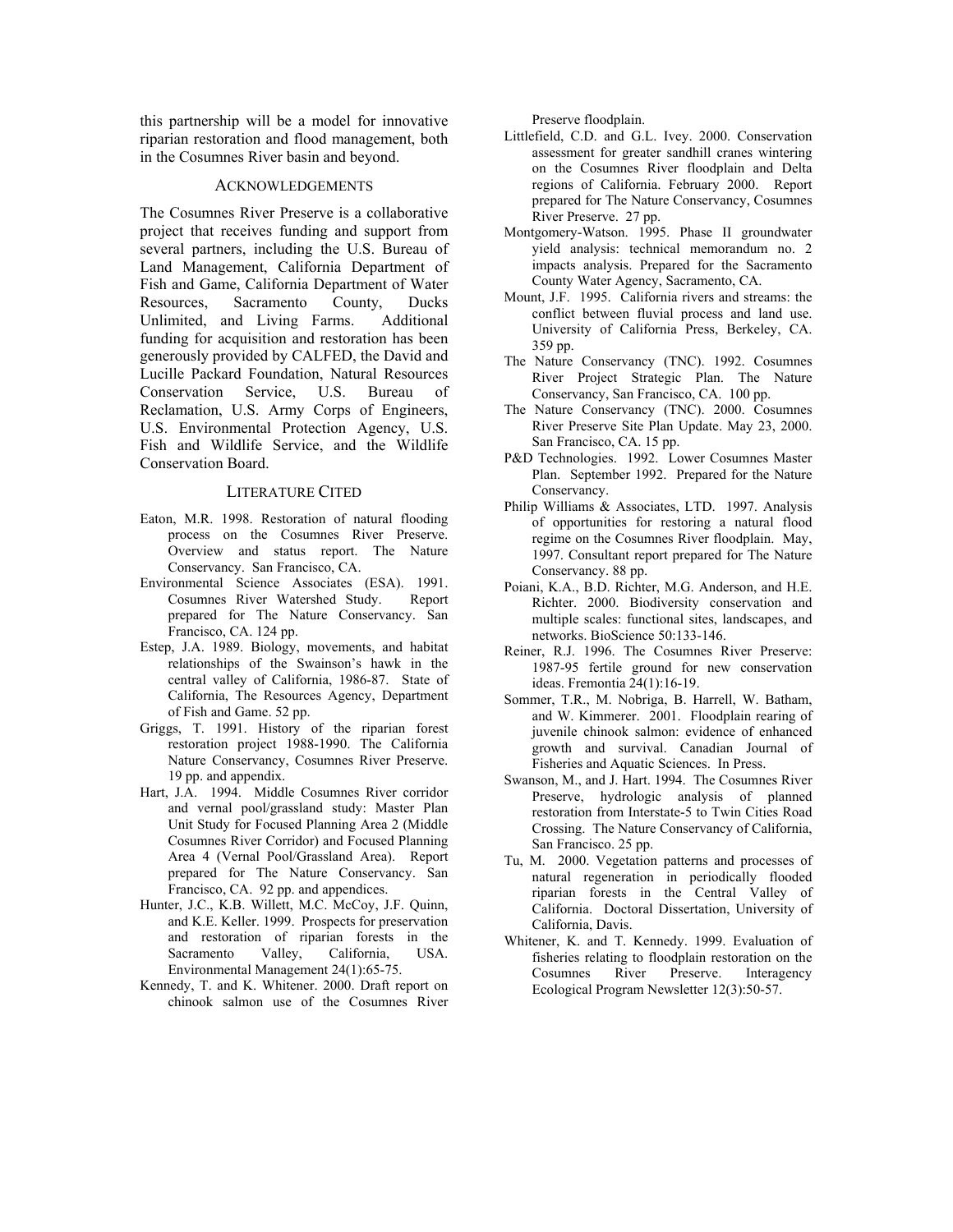

FIGURE 1. Cosumnes River Preserve.